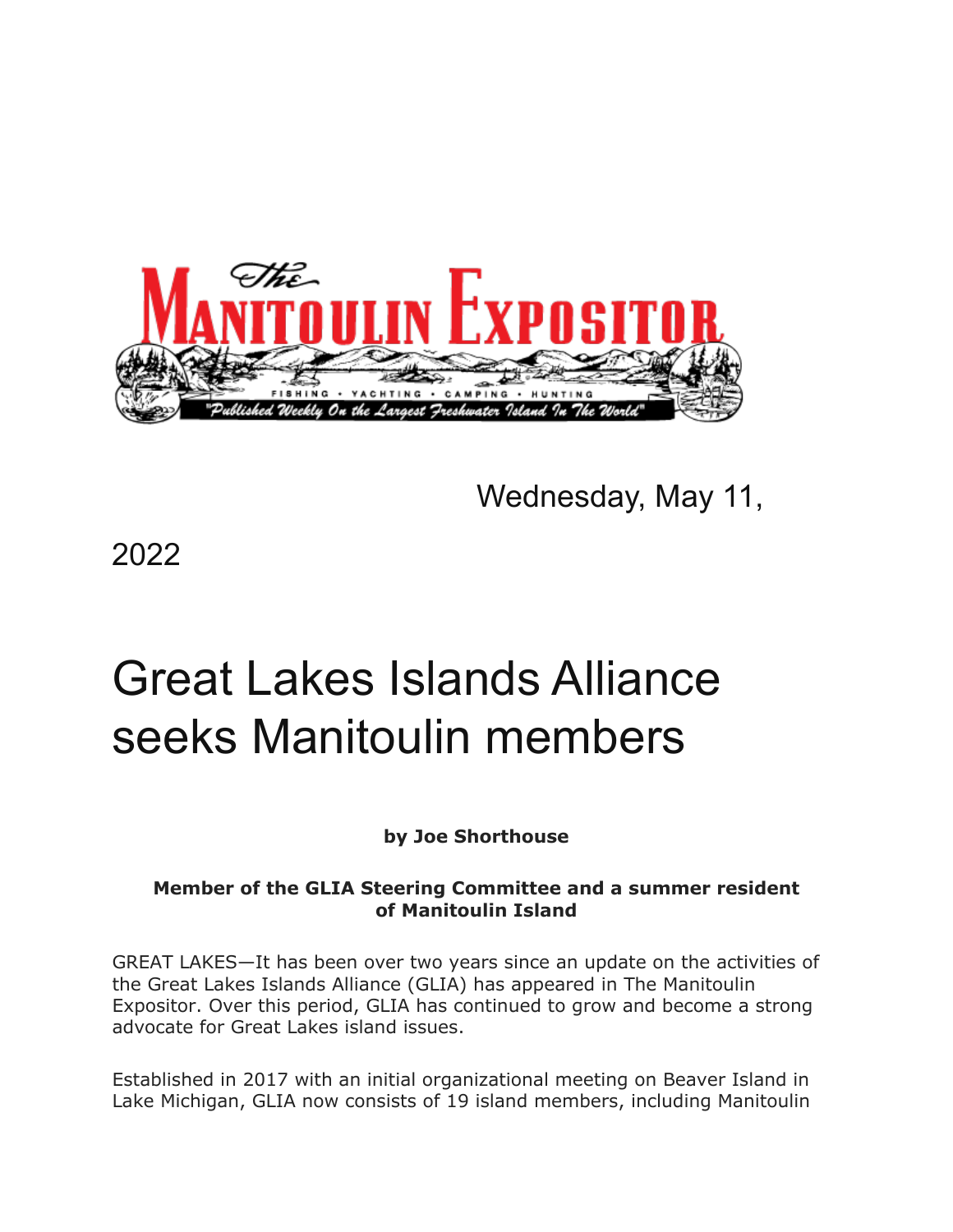Island. The mandate of GLIA is to encourage the building of relationships between islands, foster the exchange of information, and leverage resources to address shared challenges.

GLIA was formed to bring together island leaders, residents and advocates from across the international Great Lakes region, and beyond, who share the unique experience of living and working in these geographically isolated places, and to provide a collective voice.

Over the past two years, members have compared many of their experiences such as monitoring and slowing the spread of COVID-19 viruses, planning for the impact of global climatic change, monitoring water levels in the Great Lakes, and the impact of invasive species.

GLIA reminds us that Manitoulin Island is part of a Great Lakes ecosystem which encompasses about 240,000 square kilometres representing the largest freshwater surface in the world containing about 20 percent of the world's fresh water. The Great Lakes also contain the largest, most diverse collection of freshwater islands in the world. The inhabited islands typically have a mix of year-round and seasonal residents, along with visitors.

While island communities are distinct from one another in character, geography, and degree of isolation, they have in common many challenges to "island living." There is value in island communities working with one another to share existing solutions and develop new ones.

A key annual event for GLIA is a summit where participants meet in person to discuss island issues. Following Beaver Island, attended by The Expositor's Alicia and Julia McCutcheon, summits were also held at Madeline Island in Lake Superior and Mackinac Island in Lake Michigan with the latter attended by four volunteers from Manitoulin Island.

The fourth summit was planned for the Lake Erie Islands off the shore of Ohio, first in the fall of 2020 and then again in 2021, but both were cancelled because of COVID-19. The local organizing committee has remained intact to plan the summit for the fall of 2022.

A six-member steering committee was struck at the Madeline Island Summit in 2018. It still exists today, with Mike Gora of Middle Bass Island, Ohio as chair, and drives the decisions made by GLIA. I have been on the steering committee since 2018 and participate in monthly Zoom conferences where participants share news between islands.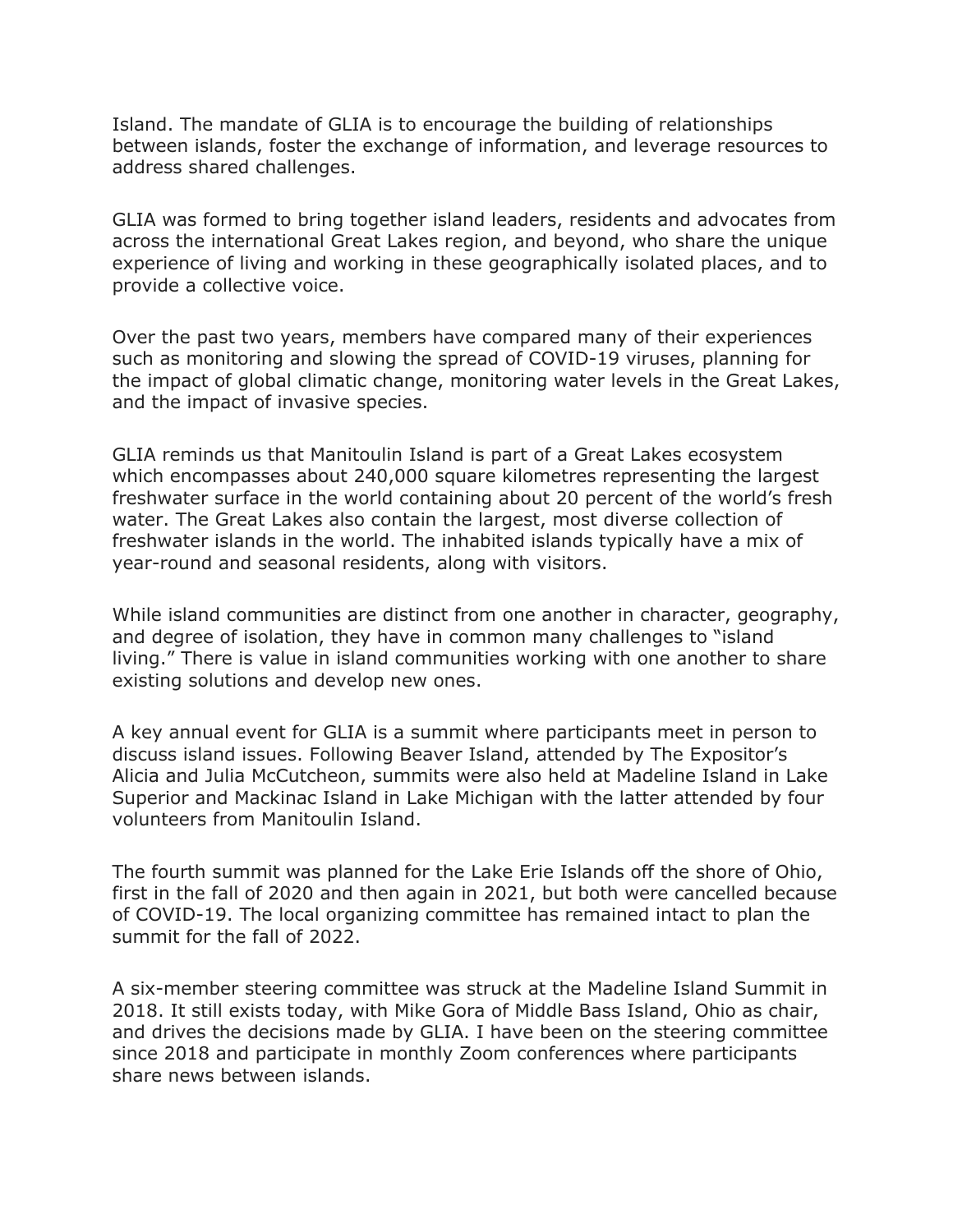All members of GLIA are volunteers. They are not formally appointed by their community, and as such do not speak or vote on behalf of their island. However, GLIA members are expected to be active within their communities and maintain a high degree of awareness of contemporary island needs.

The coordinator of GLIA is Matt Preisser, of the Michigan Department of Environment, Great Lakes, and Environment. Mr. Preisser sets up meetings, drafts agendas and distributes the minutes.

Another key member of the GLIA team is Lisa Brush, of Ann Arbour, Michigan. Ms. Brush is CEO and founder of the award-winning Stewardship Network where over two decades, she has led collaborative conservation initiatives and has helped engage thousands of professional and volunteers in identifying community and conservation needs.

In 2020, GLIA was awarded a \$50,000 US grant from the Charles Stewart Mott Foundation to identify island priorities, establish policy and marketing goals. The fund was managed through the Stewardship Network. The Mott Foundation was pleased with the progress made by GLIA and awarded a second grant in 2021 for \$100,000 US.

#### **GLIA hires its first employee**

Thanks to the MOTT Foundation grant, GLIA took the major step in 2021 of hiring its first paid employee, Peter Huston of South Bass Island, Ohio in Lake Erie. For at least the next two years, Mr. Huston will be the project manager for GLIA and will be housed at the Stewardship Network.

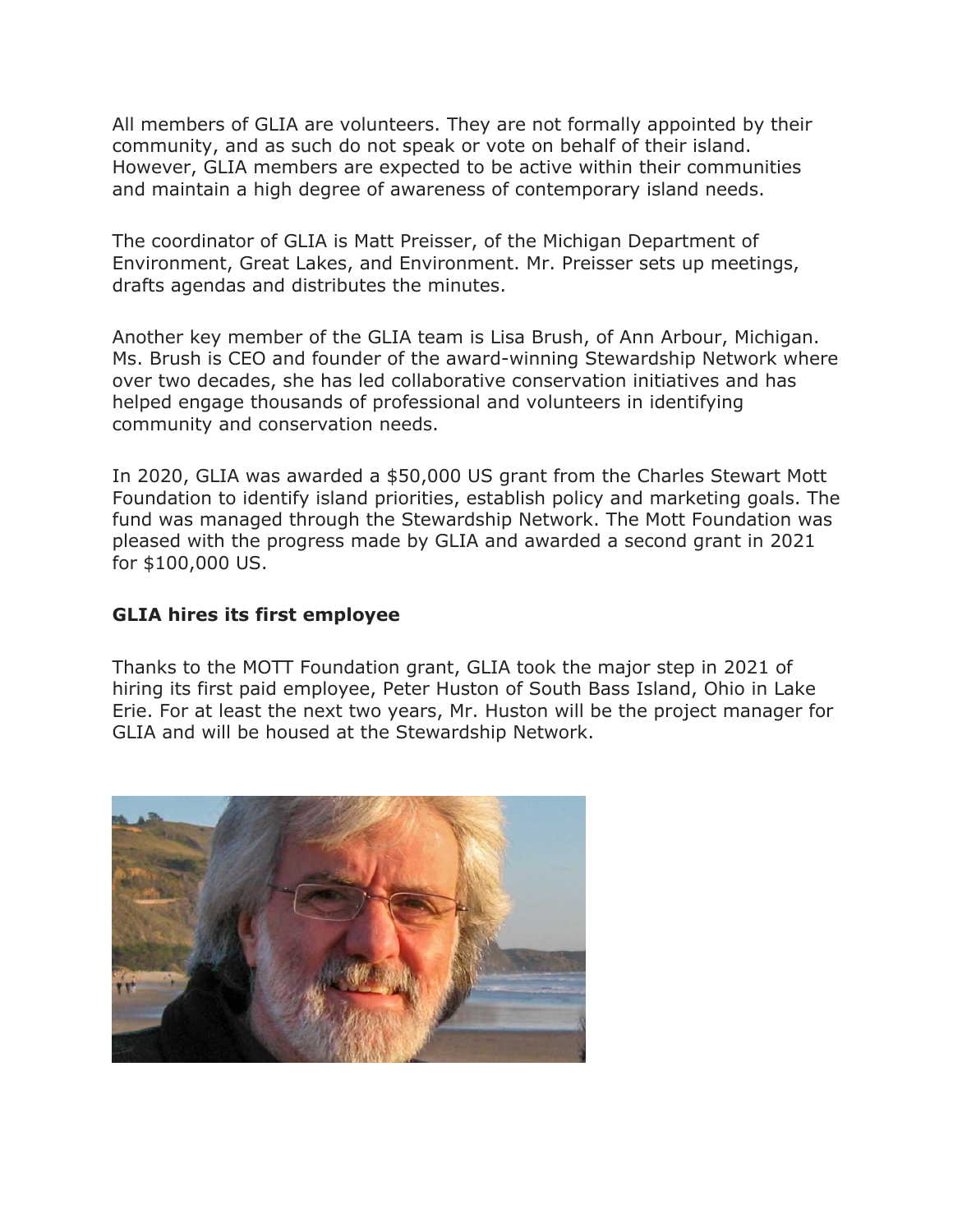# **Great Lakes Islands Alliance project manager Peter Huston will be touring Manitoulin Island this month.**

Mr. Huston has been the Director of the Put-in-Bay (a village and township on South Bass Island in Lake Erie) Chamber of Commerce since 2015. He is acquainted with life on Great Lakes islands and is an accomplished producer, writer and director of documentary films. He has produced programs for PBS, Hallmark, Home and Garden and Outdoor Life. Two of his films have been nominated for Emmy Awards.

Soon after beginning his job, Mr. Huston met with most GLIA members virtually and advanced a number communications and planning priorities. He has been instrumental in launching a fund-raising campaign and establishing a webinar series with topics such as water quality, contaminants and microplastics, water treatment, tourism and economic development, invasive species, housing, and year-round sustainability

## **Manitoulin Island's role in GLIA**

GLIA has helped all Great Lakes islanders appreciate that being surrounded by water has resulted in a culture and way of life distinct from that on the mainland. Visitors quickly grasp the meaning of 'island time' when they drive off the Chi-Cheemaun at South Baymouth or cross the swing bridge at Little Current.

Whereas cities such as Sudbury are connected by major highways extending in four directions, along with a busy municipal airport, both permanent and summer residents on islands such as Manitoulin experience the feeling of being insular. Over several generations, this has led to greater cooperation and selfsustainability among islanders. Islanders address issues and solve problems different from peoples on the mainland.

As the seventeenth-century English poet John Donne told us 'No man is an island,' drawing attention to the fact that no-one is self-sufficient and we depend on others to survive. It can be argued that making sure everyone has food, fuel, electricity, opportunities to socialize, health care, a place to live and learn, etc. is easier to maintain on islands than in large metropolitan areas on the mainland. Islanders have more of a feeling of belonging than do people in large centres on the mainland.

Thanks to GLIA, other islanders in the Great Lakes are aware that Manitoulin Island is the largest island in the alliance with many different issues compared to the other islands. With a permanent population of about 13,400 and a large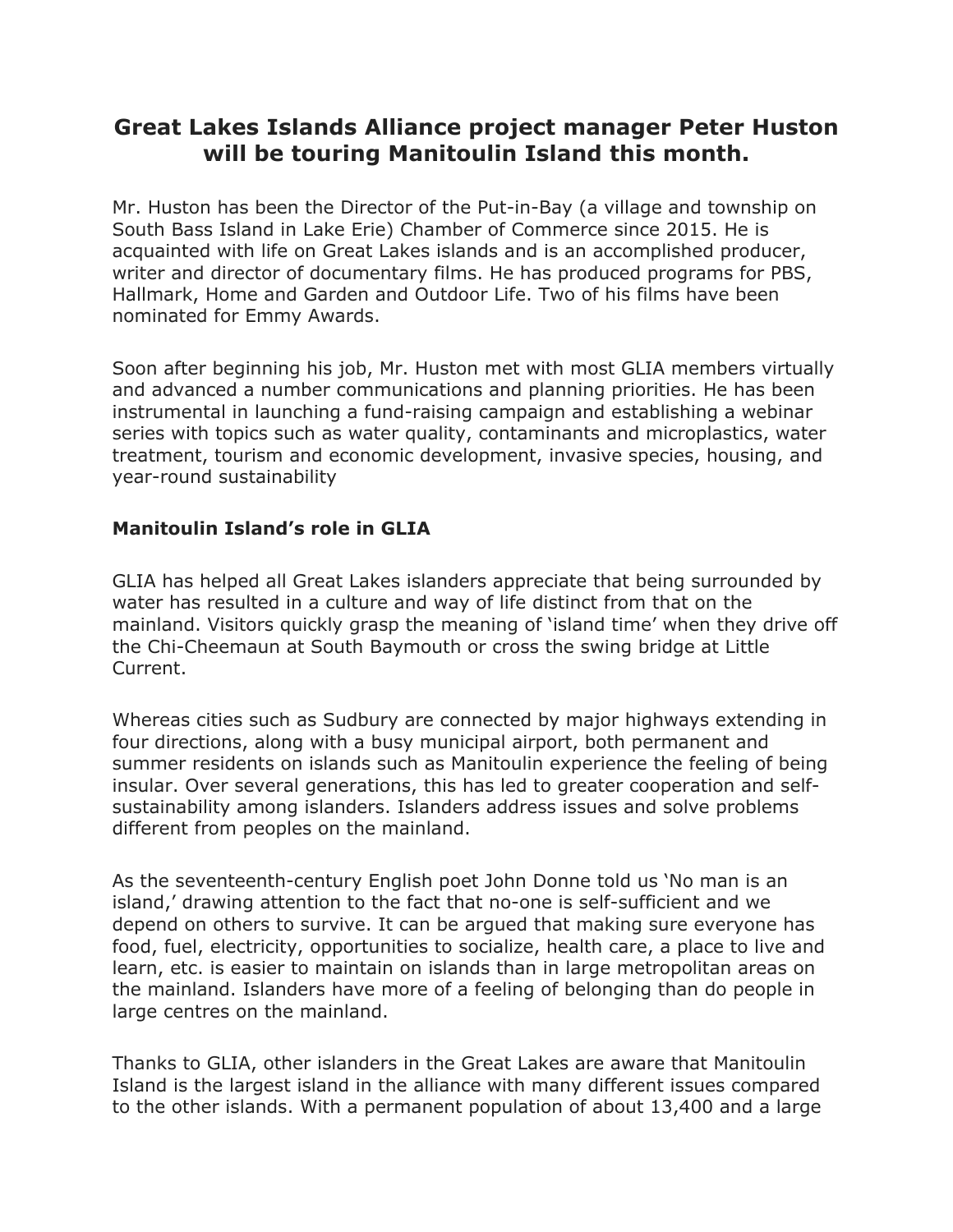summer population, Manitoulin Island is different from the other islands, not only because of its size and population, but because of its agriculture, education system and health care.

Other islanders are surprised to hear that Manitoulin has a hospital with two sites, 10 schools (including two high schools), a variety of coffee shops and restaurants, and even two breweries. They were impressed to hear about our extensive natural forests, meadows, rivers and lakes, croplands, unique alvars, along with several prosperous communities, farmers' markets, summer festivals and powwows.

They were also surprised that the population of Manitoulin is comprised of roughly half First Nations people and half of settler descent and what sets Manitoulin apart from most other Canadian communities is the unique cooperative relationship between the six First Nations and the rest of the island population.

However, while present-day Great Lakes islands are uniquely distinct from one another in character, traditions and geography, they share a number of complex, inter-related challenges, including sustaining the hospitality sector, access to public services and quality education, supporting a diversified economy, meaningful employment, retaining young people, managing natural, cultural, and historical resources across public and private boundaries, and changing demographics (size, age, seasonality, ownership, economic status, etc.).

Unfortunately, all Great Lakes islands are subject to water pollution because the waters in these five huge lakes, along with that in the watershed, are gently flowing from the west to the east which results in effluent from communities (on islands and on the mainland) in the west passing those in the east.

There are about 120 major cities on the shorelines of the Great Lakes and another 22 on the rivers between the islands. The effluent from most passes eastward until it reaches the Frontenac Islands near the outlet of Lake Ontario then enters the St. Lawrence River.

This means that all the waters and islands in the Great Lakes, and their watersheds, are connected and impacted by one another. GLIA helps us become aware that human impact on the environment on one island, or that in the watershed, impacts the people and the biodiversity found on other islands.

Manitoulin GLIA enthusiasts have struggled in their attempt to build a team that highlights Manitoulin Island, its people, its issues and who are willing to share